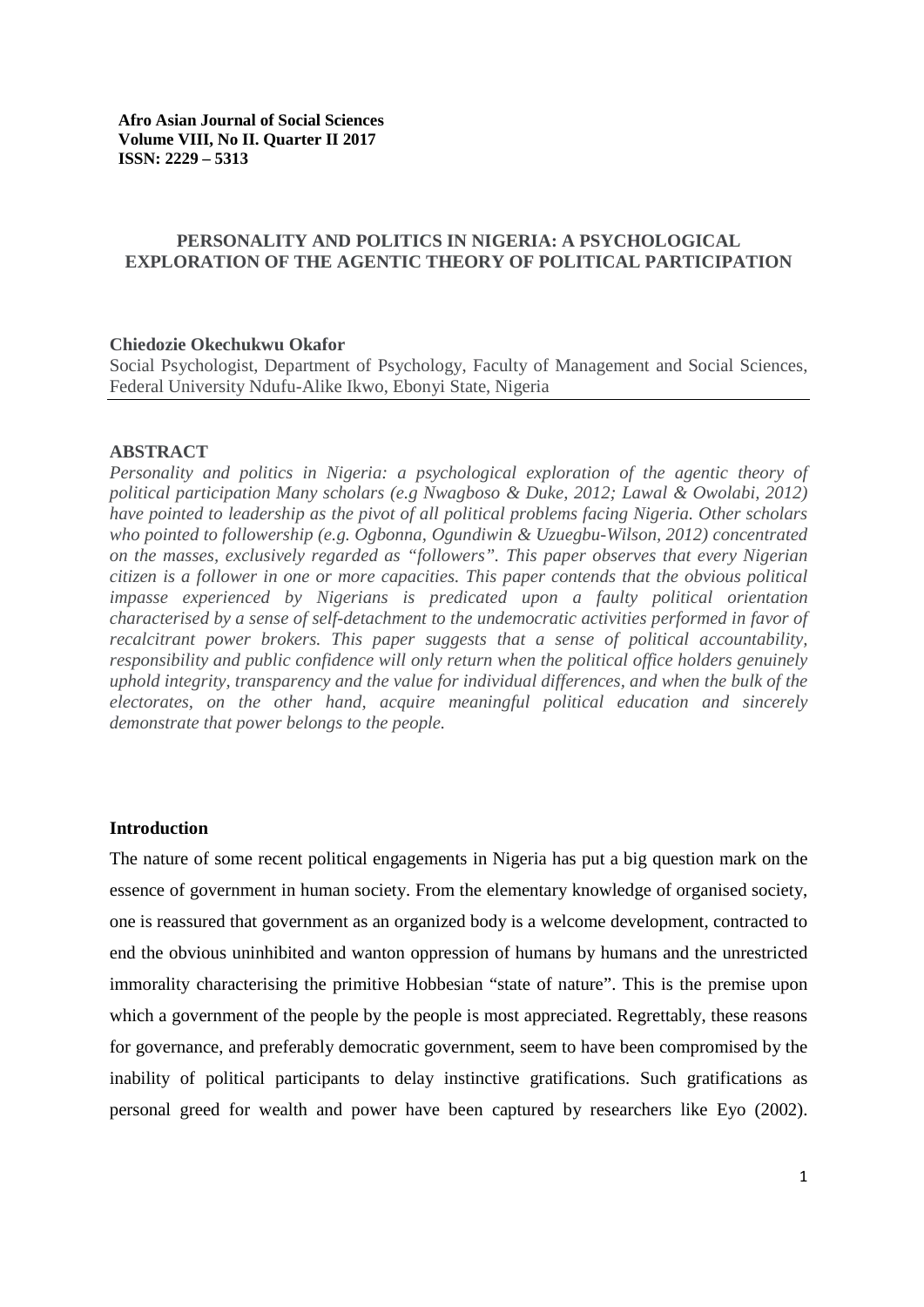Nwagboso and Duke,(2012, p. 232) in discussing the challenges of leadership in the  $21<sup>st</sup>$ century state that:

> "The current crop of leaders in Nigeria are only interested in their pockets. Hence, they seem to have redefined what constitute leadership".

Similarly, Lawal and Owolabi, (2012, p.11) while pointing to leadership as the bane of Nigerian political development opined:

> "Nigeria, since independence has produced a pattern of leadership characterised by coups, countercoups, corruption and instability".

This coincides with earlier study by Adebayo and Ogunleye (2008, p. 6) which observed that:

"Long time exposure to military rule has conditioned Nigerian electorate to totalitarianism and maximum rule. Thus the idea of democracy and participatory democracy for that matter is somehow perceived as offensive and disgusting".

This seems to be the implication of Achebe (1983) who foresighted leadership as a cog in the wheel of national development. It is against this backdrop that Ogbonna, Ogundiwin&Uzuegbu-Wilson (2012, p. 66) advised that:

> "Given the fact that leadership has failed and has sustained a very complex chain of political dedevelopment (sic)that can only replicate itself if left unchallenged, the followers should step-up their game by actively involving in politics – be available in and for politics, curious, concerned, critical about the way they are governed. Knowing that the Nigerian government will never 'put the issue to the people', the people should grab the issue, it is theirs".

In writing about followership, Kelley (1992) posits that followers are the people who act with intelligence, independence, courage, and a strong sense of ethics. The Merriam -Webster Online Dictionary (2016) defines followership as: "the capacity or willingness to follow a leader". The Civil Air Patrol (2013) defines followership as reaching a specific goal while exercising respect for authority, a positive attitude, integrity, and self -discipline. These definitions in capturing the essence of democratic government and citizenship, also points to the place of every citizen in political participation. This therefore, suggests that followership is not restricted to the masses; the political office holders are also followers since they have the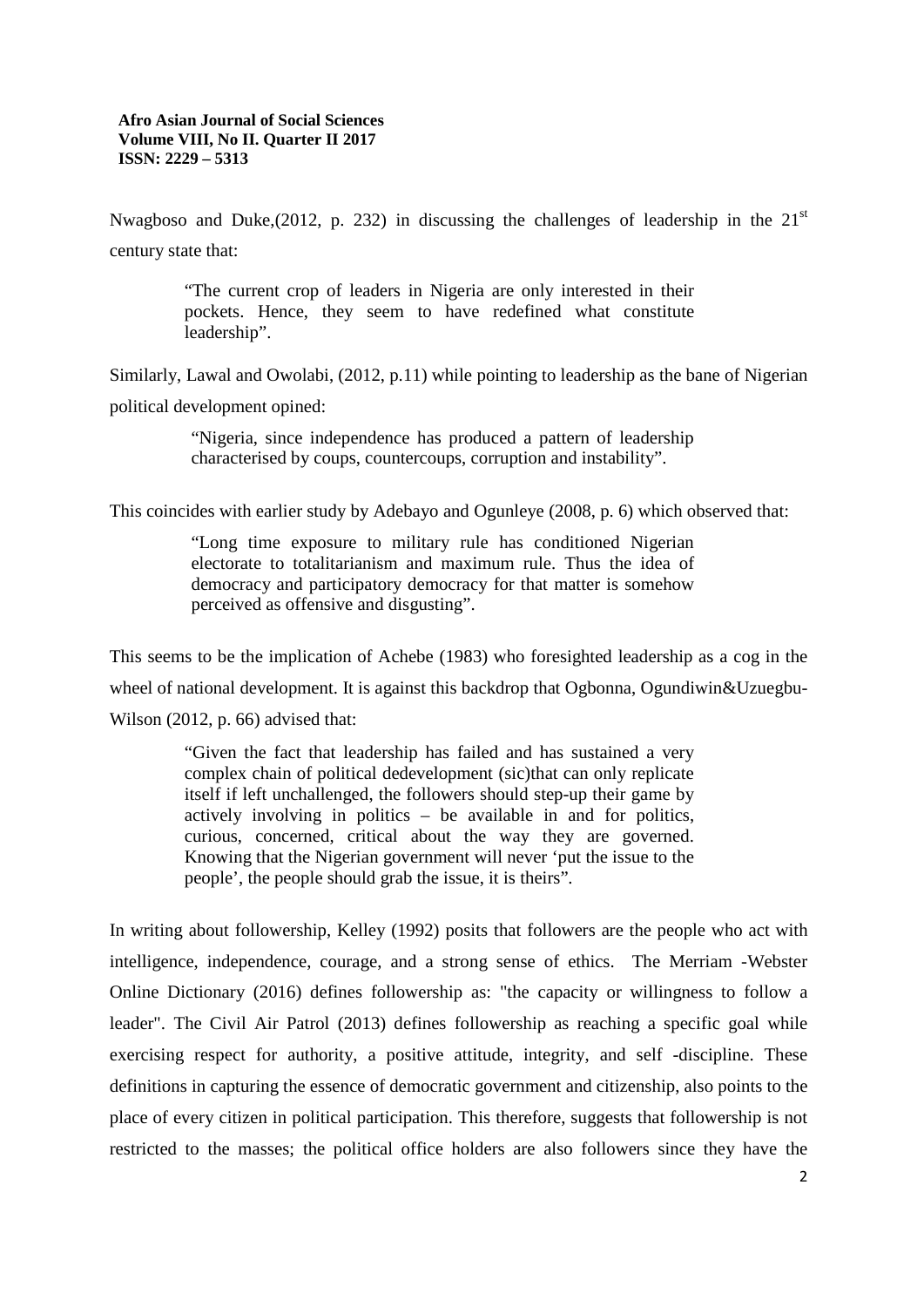dimensions in which they are led by one or two other persons. For example a senator as the leader of a senatorial constituency may be an ordinary member in a senate committee; even the President of the country is a member of a political party and so on.

The very essence of followership necessitates obedience and compliance to rules of the organised authority and sometimes to the desires of the powerful authority figures. Thus, powerful political actors, as followers in the larger political setup are also politically reactive agents. In his agentic socio-cognitive view, Bandura (2001) observed that people are selforganising, proactive, self-reflecting, and self-regulating, not just reactive organisms shaped and shepherded by external events. People have the power to influence their own actions to produce certain results. The capacity to exercise control over one's thought processes, motivation, affect, and action operates through mechanisms of personal agency.Human agency has been conceptualised in at least three different ways–as either autonomous agency, mechanically reactive agency or emergent interactive agency. However, the notion that humans operate as entirely independent agents has few serious advocates, although it is sometimes invoked in caricatures of cognitive theories of human behavior (Skinner, 1971).

The present study seeks to explore the agency theory of political participation by examining the consistent pattern of perception and behavior of citizens as interactive agents in the political events in Nigeria. Thus, it tries to capture, the political psychology of the average Nigerian. Going back to the Nigerian political participation before and immediately after Independence, one may observe that there was an exacerbated political zeal; a display of political energy whose only attending demerit was ethnic nationalism (Ubaku, Emeh&Anyikwa, 2014), and not political alienation (Okafor, 2013). Though ethnic chauvinism was later de-emphasised by creation of more states, yet there seems to be a decline in sincere political energy after the Nigerian Civil war (1966-1970). Scholars (e,g.Ugwuja, 2015; Omale& Amana, 2014; Adebisi, 1998) point to bad leadership, military dictatorship, bribery and corruption in the electoral processes. Others(e.g. Eze, 1983) point to misplacement of priority by the politically uneducated and hungry followers, and others (e.g. Folarin, 2013) point to colonialism and neocolonialism.Strikingly, Adebayo &Ogunleye(2008) point to authoritarian followership as a result of long exposure to military rule.However, no research has examined this socio-political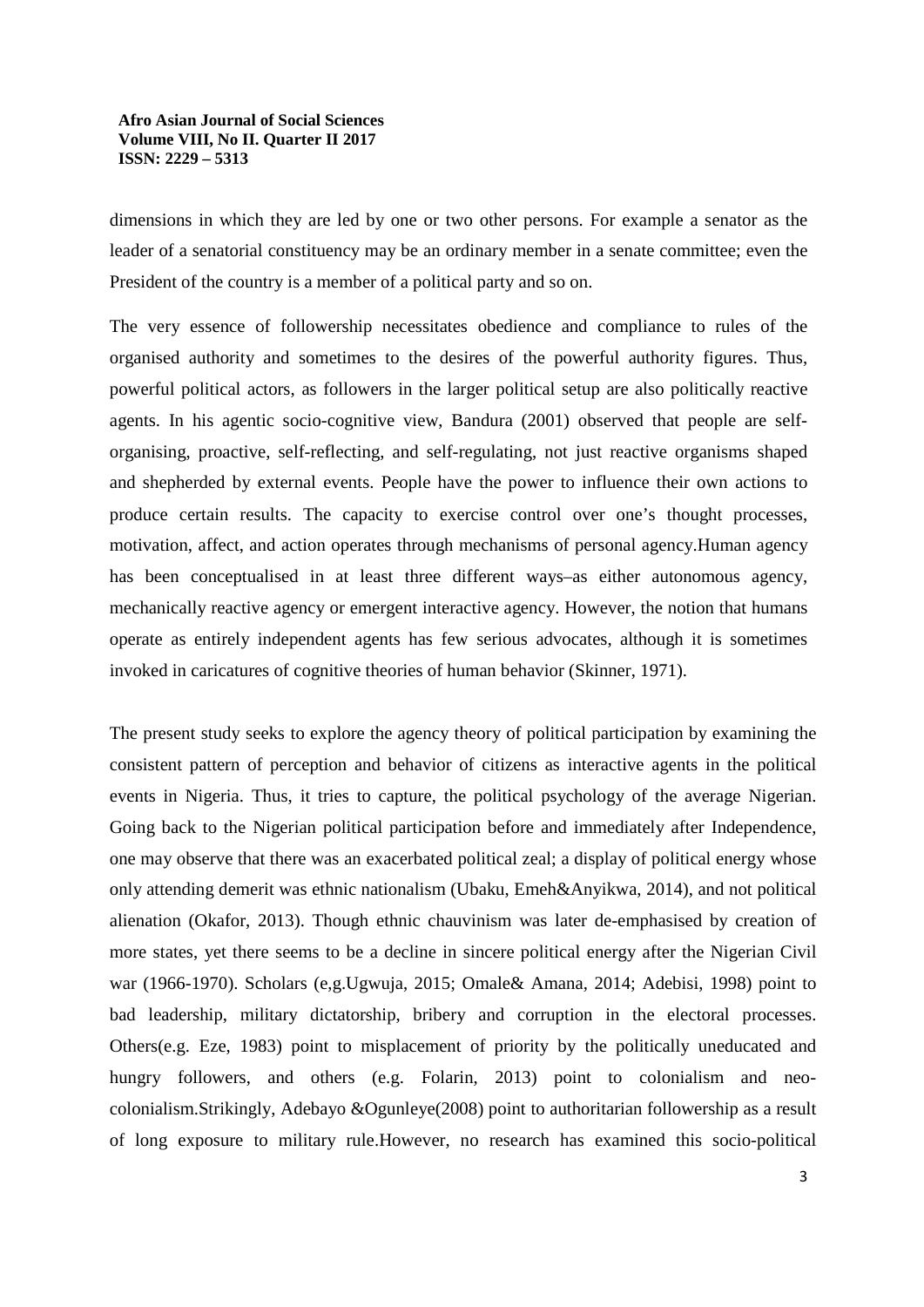stagnation from the point of view of particpants' political psychology that seem to be characterised by a sense of self-detachment to the woes of political engagements. Thus, rather than regarding these authoritarian followers (both the leaders and the led) as naïve citizens who are at the mercy of conditioned response acquired by association with military dictatorships,the present researcher opines that they are conscious political agents who, unfortunately, suppose they are not responsible for their undemocratic obedience to powerful authorities. This is the fundamental message of Milgram's (1963) experiment on obedience, and the premise on which the present study differs from other studies on personality and politics in Nigeria.

### **Agency theories**

An agency relationship is one in which one or more persons (the principal[s]) engage another person (the agent) to perform some service on their behalf which involves delegating some decision making authority to the agent (Meckling& Jensen, 2000). Perhaps the most recognisable form of agency relationship is that of employer and employee. Agency theory is the study of the agency relationship and the issues that arise from this, particularly the dilemma that the principal and agent, while nominally working toward the same goal, may not always share the same interests. The literature on agency theory largely focuses on methods and systems—and their consequences—that arise to try to align the interests of the principal and agent.

Ross (1973) outlined agency as a universal principle and not just a theory of the firm. Even so, he limited the scope of his paper to the problem of incentive, and laid out a model for inducing the agent to produce maximum gains for the principal. In contrast, Mitnick (1973) laid out a much more general theory of agency with possible application to numerous societal contexts. Mitnick identified the problems of agency as (1) the principal's problem, (2) the agent's problem, (3) policing mechanisms and incentives. The principal's problem is to motivate the agent to act in a manner that will achieve the principal's goals. Examples of motivational tools are financial incentives, prospect of sanctions, and supplying information to activate norms (such as loyalty or obedience) and preferences that coincide with the principal's goals.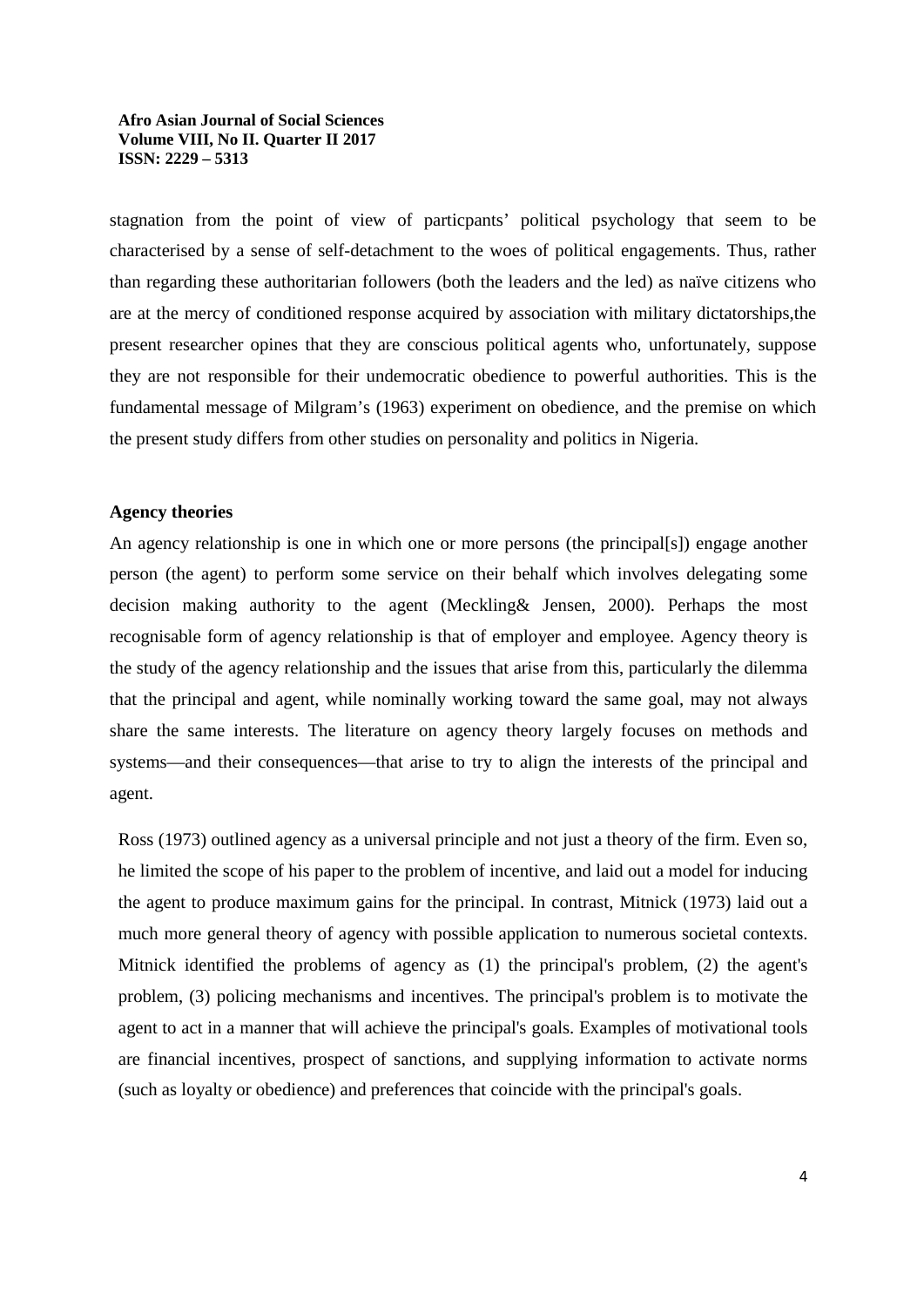The agent's problem is that he may be faced with decisions to act either in the principal's interest, his own interest, or some compromise between the two when they do not coincide. Policing mechanisms are mechanisms intended to limit the agent's discretion, such as surveillance or specifically directed tasks. Incentive systems are mechanisms that offer rewards to the agent for acting in accordance with the principal's wishes, such as bonuses and increased pay (positive incentives) or fear of reprisals (negative incentives). Milgram (1974), adapted the agency theory to explain the fallout of his 1963 experiment on obedience. His explanation formed the theoretical background upon which agency theory will be explored in the present work with particular reference to political participation in Nigeria.

While explaining agentic transactions, Bandura (2001) posits that people are producers as well as products of social systems. He distinguishes among three modes of agency: direct personal agency, collective agency exercised through socially coordinative and interdependent effort, and proxy agency that relies on others to act on one's behalf to secure desired outcomes.

### **Theory of Personal Agency**

A starting point for understanding the development of personal agency is the assumption that all organisms require resources for physical growth and development (Hawley, 1999; Little,Hawley &Henrich,2002; Ricklefs, 1979). Resources are the appetite for biological needs. There exists, however, an evolutionarily inevitable duality in the pursuit of resources. To meet basic needs that are difficult or impossible to obtain individually, a person can participate in a social group where the presence of others facilitates acquisition of resources. This social group, however, can become a source of competition for the very resources that it facilitates. This duality creates competition for resources within the social group. Thus, as group members, individuals experience wins and losses. These interpersonal patterns of wins and losses lead to what ethologists describe as a dominance hierarchy. Hawley (1999) defines such hierarchies as the emergent ordering of individuals based on their relative competitive abilities. As Little et al. (2002) have argued, the history of both early and life-long win-loss experiences influence the development of personal agency, and these early experiences can be viewed as the seeds of agency.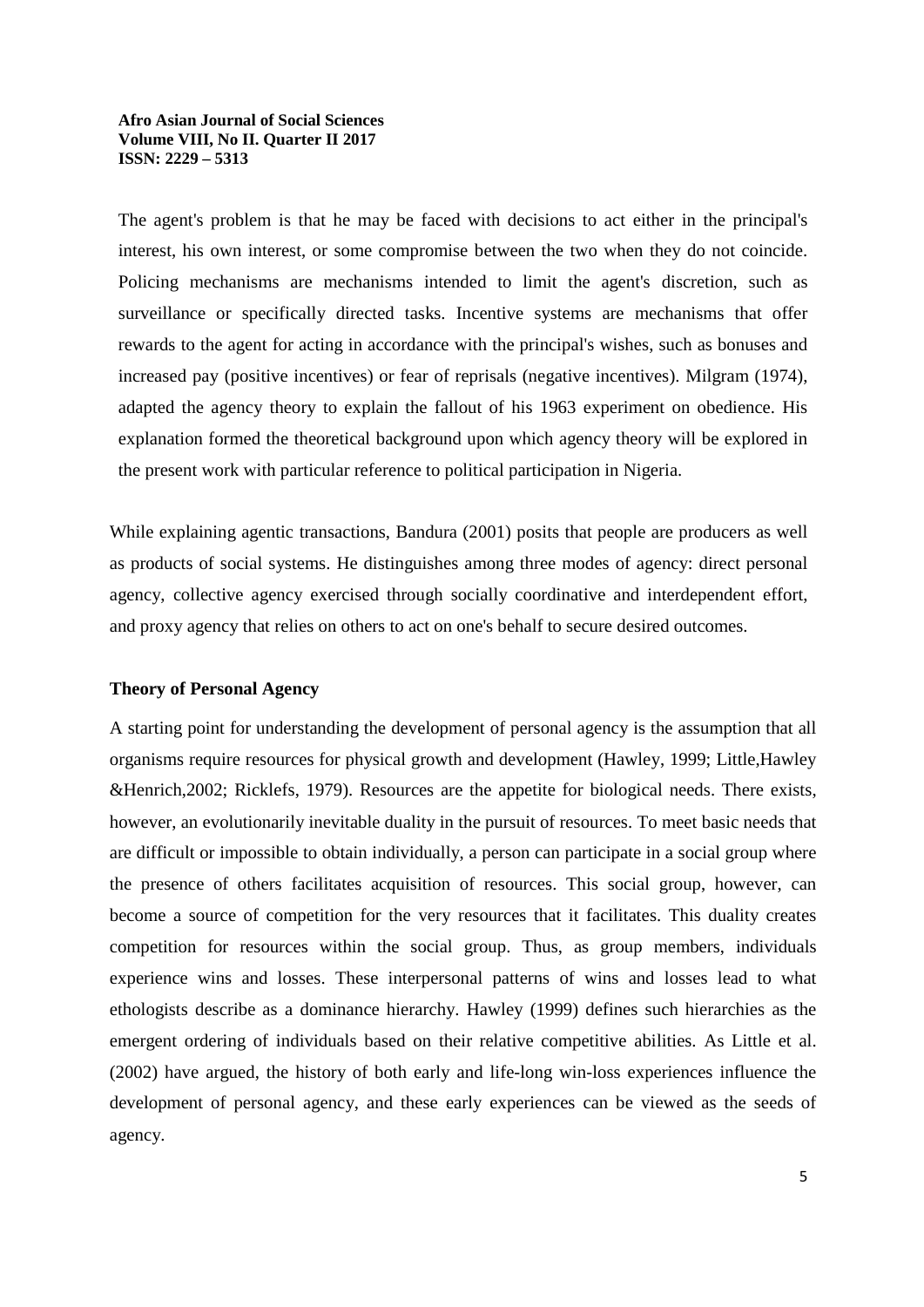One important feature in the development of an agentic self is that different behavioral strategies can be used in these evolutionarily predicated skirmishes. Hawley (1999) has outlined two classes of strategy that individuals may use. First, there are coercive strategies such as aggression, manipulation, deception, and so on. Second, there are prosocial strategies such as helping, appeasement, alliance formation, and so on. Individuals develop consistent patterns in the use of strategies to pursue their goals. These consistently used strategies and the ratio of wins to losses represent building blocks to the developing self-system (Bandura, 1997, 2001; Skinner, 2002).

In addition to the biological needs that drive behavior and precipitate the development of agency, at least three fundamental psychological needs are at play: Competence, Relatedness, and Autonomy (Deci & Ryan, 2002). Competence is the basic need to successfully engage, manipulate, and negotiate the environment (White, 1959). Relatedness reflects the necessity for close emotional bonds and feelings of connectedness to others in the social world (Sroufe, 1990). Autonomy reflects the degree to which one's actions are predicated on the self or, when nonautonomous, by causes external to the self (Deci & Ryan; Wehmeyer, 2001).

Little et al. (2002) have argued that goal pursuit in the service of these needs is yet another driving force in the development of personal agency. Here, the need for autonomy is perhaps the most critical. For actions to be self-agentic (i.e., to possess a strong sense of personal empowerment), they must be autonomous. In this regard, autonomy is the quality of owning one's actions and making action choices that are integrated with the self and that serve one's needs.

### **Agency Theory of Political Participation: A Sociological Perspective**

Traditional accounts of representative democracy regard political parties as the main agencies (collective agency) linking citizens' demands to the state (Lawson 1980; Lawson &Markl, 1988). Parties can serve multiple functions at mass level: simplifying electoral choices, educating citizens, and mobilising people to vote, as well as articulating and aggregating political interests, coordinating activists, recruiting political candidates and leaders, organising parliaments and allocating government offices (Ware, 1996). Political parties have long played a vital role in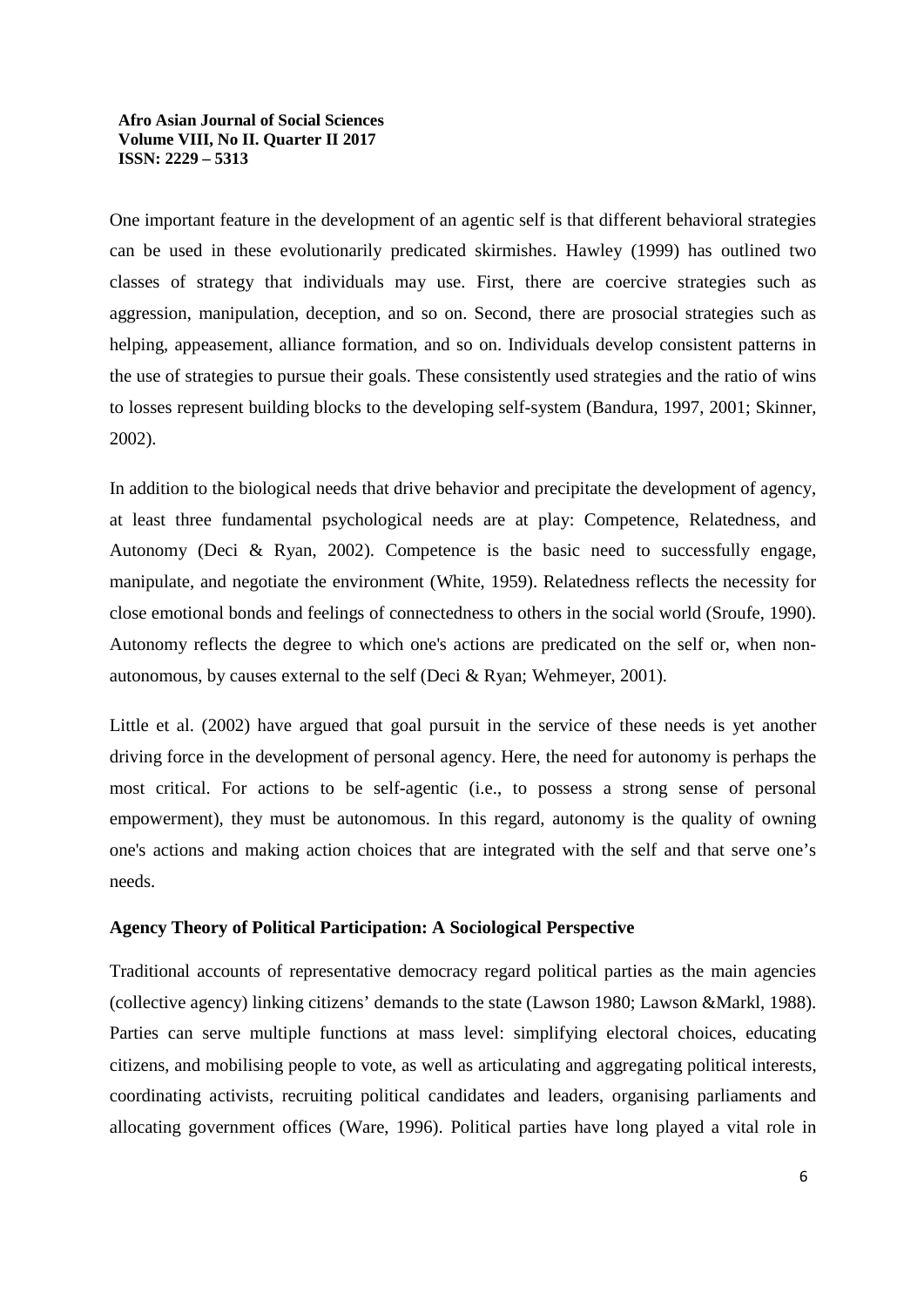organising and mobilising supporters, encouraging peripheral groups of citizens to turnout on polling day in "get out the vote" drives, generating volunteers for campaign work such as canvassing and leafleting, providing organisational skills for members and activists, and facilitating an important channel of recruitment into elected office (Seyd&Whiteley, 1992; Whiteley, Seyd& Richardson 1994).

However, Norris (2002) provides important insights into short-term changes in participation, such as changes in levels of electoral turnout affecting established democracies. Norris opines that the linkage mechanisms between political parties and the electorate are disappearing. Thus, if the linkage mechanisms have weakened, so that agencies (e.g. political parties) are no longer so capable of mobilising voters, then this could be expected to lead towards greater electoral disengagement (Norris, 2002). Dalton and Wattenberg (2001) present clear systematic evidence for the widespread erosion in partisan identification apparent across postindustrial societies in the post-world war era. Weakened long-standing loyalties connecting supporters and parties and the labour unions have been widely regarded as contributing towards a wearing down of electoral participation. Wattenberg's (2000) comparison of nineteen member countries of the Organisation for Economic Co-operation and Development (OECD) states demonstrates a 10 percent average fall in turnout from the 1950s to the 1990s, a pattern that he attributes to weakening party membership and declining partisan loyalties among the general public in established democracies (Wattenberg. 2000). This has also affected other countries in Africa (Kamara, 2012) including Nigeria where greater obedience is accorded to powerful political actors rather than political parties, resulting in abrupt change of party and cross-carpeting whenever such powerful political actors exit to another political party (Aleyomi, 2013; Opadere&Agbana, 2015).

## **Agency Theory of Obedience: Theoretical Framework**

Milgram (1963) developed a series of classic experiments to investigate obedience under, what he considered to be, conditions that could be used to explain the atrocities committed during the Nazi control of Germany. Milgram set out to investigate whether "anyone" could be ordered to harm another. Milgram conducted his obedience experiments on "normal", healthy participants to investigate whether they would yield to an authority figure and administer electric shocks to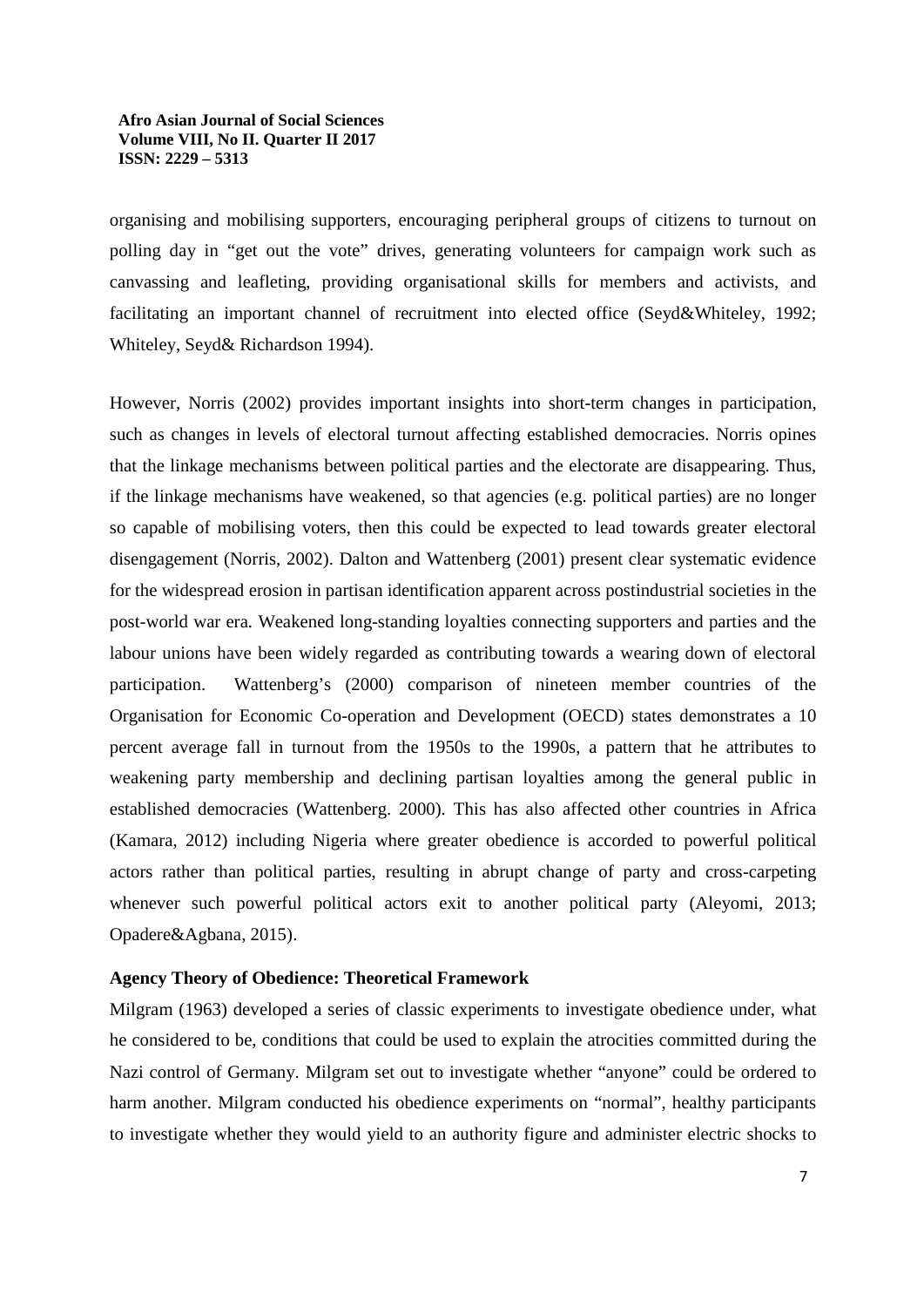an innocent confederate of the study. The result of his experiments led Milgram to conclude that we are all capable of complying to the demands of someone in authority, even if this means hurting another person (proxy agency). Using this conclusion as a basis for his agency theory, Milgram (1974) believed that we are all capable of extreme obedience, which must serve some evolutionary or societal function. Milgram observed that human society was hierarchical in nature, with many at the bottom of the hierarchy and a few at the top giving instructions on how they are to behave. He proposed that this hierarchy must have evolved for some survival function, whereby societies that adopted this hierarchy survived and those that did not died out. He also thought that this hierarchical social organisation must have some stabilising function  $-$  to create social order and harmony within the group. Obedience within this social organisation is a necessary feature to maintain it. Without obedience there would be challenges to this social order resulting in chaos and societal breakdown. Within the hierarchical structure of a social group, there must be a mechanism that ensures obedience.

On the basis of obedience, Milgram (1974) proposed that humans exist in two different states: autonomy and agency. In an autonomous state, a human acts according to his/her own free will. However, when given instruction by an authority figure humans switch to agentic state of mind, where they see themselves as acting as agents for the authority figure. Milgram observed that many participants in his obedience study experience moral strain when ordered to harm another person. Moral strain occurs when people are asked to do something they would not choose to do themselves, and they feel is immoral or unjust. This moral strain results in an individual feeling very uncomfortable in the situation and, in extreme circumstances, they show anxiety and distress. This anxiety is felt as the individual contemplates dissent and considers behaving in a way that contradicts what he/she has been socialised to do. The shift into an agentic state of mind relieves moral strain as the individual displaces the responsibility of the situation onto the authority figure, thereby absolving his/herself of the consequence of his/her actions.

## **Leadership Crises in Nigeria: Antecedents and Consequences**

Personalised politics or politics by leadership is the distinguishing feature of African politics (Sklar, 2006). It refers to the centralisation of all political power in the executive, i.e. the institutionalisation of executive political leadership. In Nigeria, for example, the personalised nature of the political arena is evident in the domination by powerful "godfathers" at the apex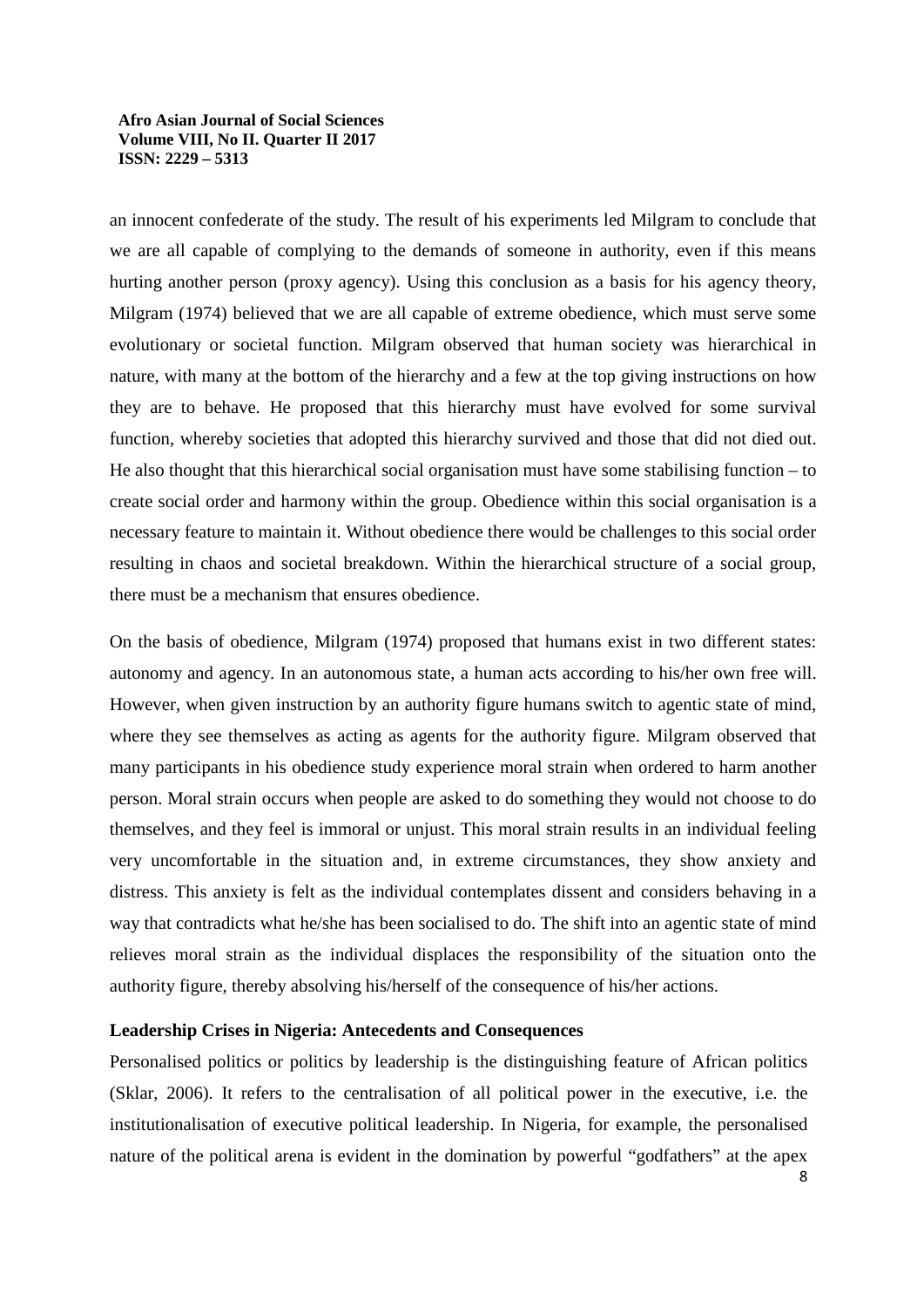of vast patronage networks at federal, state and local levels. Political outcomes are the function of intense competition between these godfathers, often at the expense of the population (Sklar, 2006).It all goes to show that despite the various attempts at the practice of democracy by different states of Africa, the fundamental tenets of democracy has not taken root. Adopting democracy therefore has not being an easy task for the continent given her traditional native cultures which often tilts towards a patriarchal and hierarchical structure.It should be mentioned that many of the former British colonies in Africa had gone through what can be referred to as military rule immediately after the British left. From Ghana to Nigeria to Sierra Leone to Pakistan to Zimbabwe to Uganda, to the Fiji islands - the list is endless (Jackson &Rosberg, 1982).It is in assertion of this background thatYesufu (1982) observed that the intervention of the military in the political scene of Nigeria was not totally a surprise to most political observers and thinkers.In Nigeria, the military's first intervention in politics in January 1966, was celebrated by the people due to the perceived corruption among the public office holders.

Today, it seems the military leaders have left their footprints in social, economic and political spheres of Nigeria, although the perception of most Nigerians is that the Nigerian military does not have what it takes to manage the country (Ihonvbere, 1991). However, since the inception of current democracy in 1999, retired military officers have dominated the political stage of Nigerian, and the processes, dictating almost authoritatively, the direction of Nigerian political wheel. The reasons for the ex-military officers' access to plum political offices and top corporate boardroom positions are not far-fetched. One, some retired senior military officers were in control of power and economy for a very long time, some of them had corruptly enriched themselves by stealing public funds. Two, these retired officers possessed huge wealth that they can use at every opportunity to pave their ways into top federal and state political offices such as members of the senate, national and state house of assemblies, chairmanship of political parties and local government. Three, some of them had acquired civil education by going to business or management schools and universities in Nigeria and overseas, therefore, they were able to combine brain power with financial power which they acquired while in charge of the management of the country's economy for over thirty years (Welch, 1995). As leaders with institutional marks of authoritarianism it is not surprising that they would produce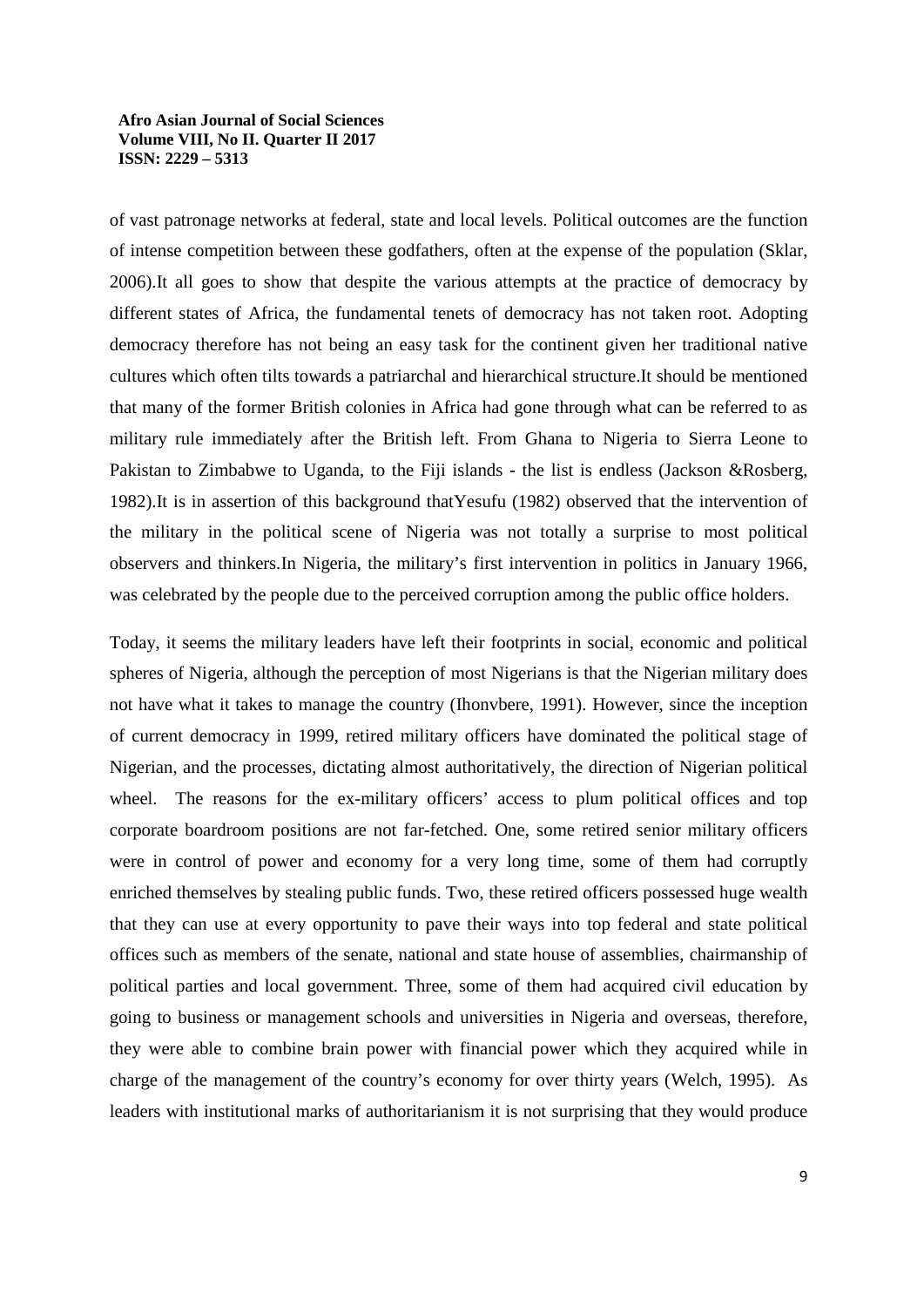authoritarian followers. This is the implication of Adebayo and Ogunleye (2008, pp. 6-7) who observed that:

> "The command style of the military administration and avalanche of decrees and their ouster clauses, as obnoxious as they may be, have engendered and developed in the Nigerian civil society authoritarian personality".

Authoritarian persons are conservative, slavish to rules and authority, prejudiced in thinking and discriminatory in behaviour (Adorno, Frenkel-Brunswick, Levinon& Sanford 1950). It is a personality that is antithetic to the freedom and empowerment that liberal democracy guarantees for the citizenry. In the face of exacerbated political indecency, reduced adherence to party principles (Norris, 2002; Wattenberg, 2000) and seemly conscienceless corruption perpetrated using the authoritarian followers, it may not be difficult to perceive that these authoritarian followers have become agentic.

## **Agentic Political Personality: Conceptualisation and Definition**

Politics refers to the activities associated with the governance of a country or area, especially the debates and struggles between parties about having power or the activities aimed at improving someone's status or increasing power within an organization.Ideally, political office is a call to serve the people and this is why democracy as a "government of the people by the people and for the people" best captured the idea of politics. But, the realistic link between politics and the affairs of the state has helped to explain why negative or pejorative images have so often been attached to politics. Thus, in the popular mind today, politics is closely associated with the activities of politicians. In Nigeria, politicians are often seen as power-seeking hypocrites who conceal personal ambition behind the rhetoric of public service and ideological conviction (Ugwuja, 2015; Ani, 2012). Indeed, this perception has become more common in the modern period as intensified media exposure has more effectively brought to light examples of corruption and dishonesty, giving rise to the phenomenon of anti-politics. This rejection of the personnel and machinery of conventional political life is rooted in a view of politics as a selfserving, two-faced and unprincipled activity, clearly evident in the use of derogatory phrases such as "office politics" and "politicking". Such an image of politics is sometimes traced back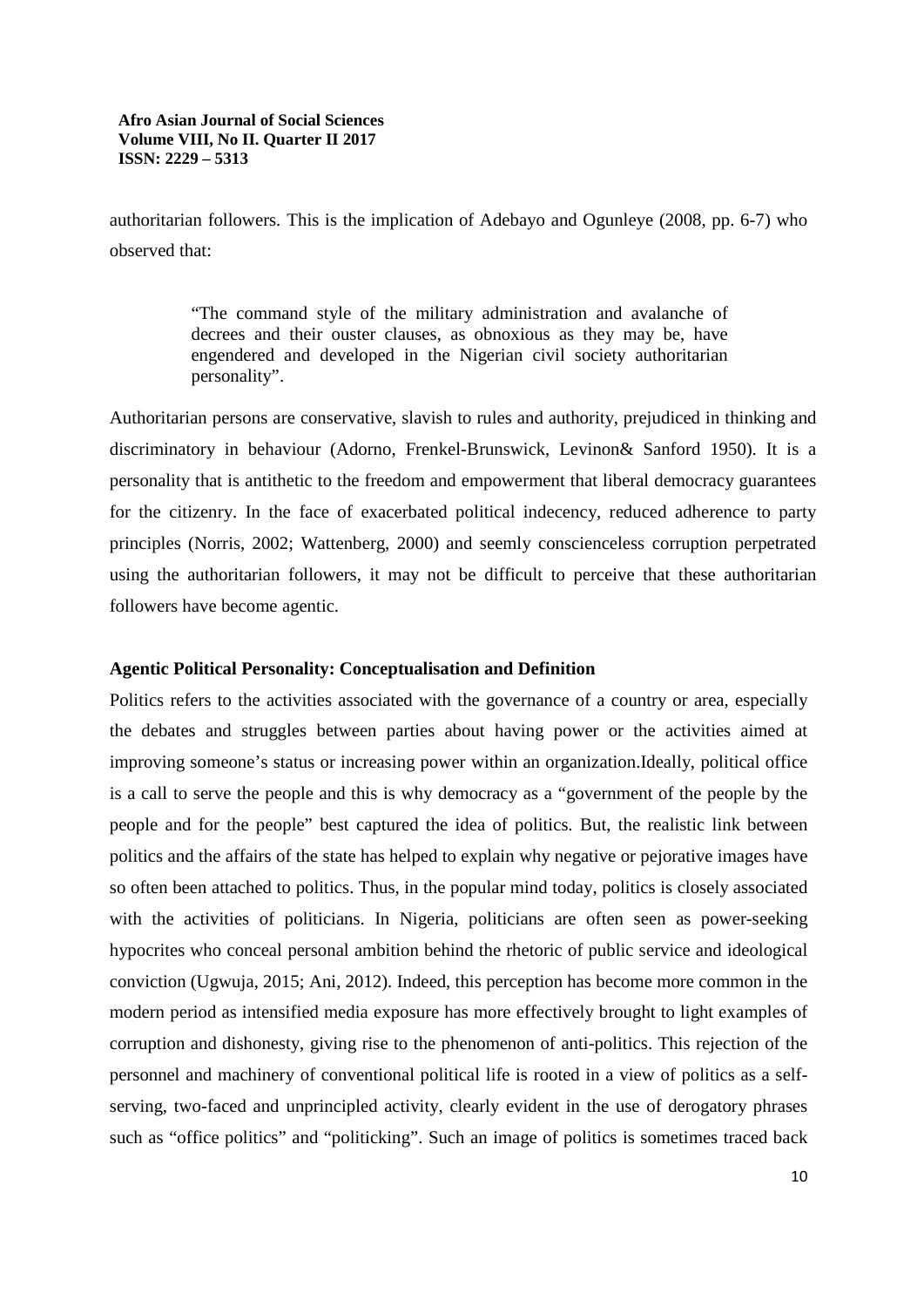to the writings of Machiavelli, (Machiavelli & Wootton, 1995) who developed a strictly realistic account of politics that drew attention to the use by political leaders of cunning, cruelty and manipulation.

Personality, on the other hand, refers to an individual's characteristic patterns of thought, emotion, and behavior, together with the psychological mechanisms – hidden or not – behind those patterns (Funder, 2004). Mayer, (2007) observes that personality refers to the organised, developing system within the individual that represents the collective action of that individual's major psychological subsystems. Thus, personality refers to those characteristics of the person that account for consistent patterns of feelings, thinking, and behaving (Pervin, Cervone& John, 2005). The political life of a country is predicated upon the dominant personality of the political participants (Adebayo &Ogunleye, 2008). Thus, the political breath of a nation is the breath of the nation's political actors. In Nigeria, the impunity with which electoral malpractices are plotted and the resultant postponement or declaration of elections as "inconclusive";the apparent insensitivity of political representatives to the plights of their constituencies, and the exposed cases of financial corruption (Alamu, 2016) are clear indications that the political breath of the nation is undemocratic. Moreover, the prolonged military rule, the significant participation of retired military personnel in Nigerian politics, and the accompanying authoritarian leadership tendencies seem to reinforce a culture of servant-lord relationship. Thus, political followers, supporters and subordinates seem to be perceived as mere instruments for personal aggrandisement rather than partners in political progress.

The formidable powers of these political lords,who are also seen as demi gods in many quarters, seem to remove the responsibility of undemocratic political practices (e.g. thuggery) from the social cognition of these followers on the ground that they (the followers) are reacting to the political demands of the day - the demands only "politicians" should take responsibility for. For example, by commission(in response to the will of the god-fathers), the "political loyalists" rig elections, and by omission(in demonstration of apathy to the existing political culture), the "politically uninterested"citizens refuse to vote in general elections (Fagunwa, 2016; Okafor, 2013),yet blaming the emerging recalcitrant administrations on the recklessness of the "political leaders" (Ugwuja, 2015).With every political leader posing as a follower in different capacities in the face of seemly unspoken delegation of power to perform a wrong function, it has become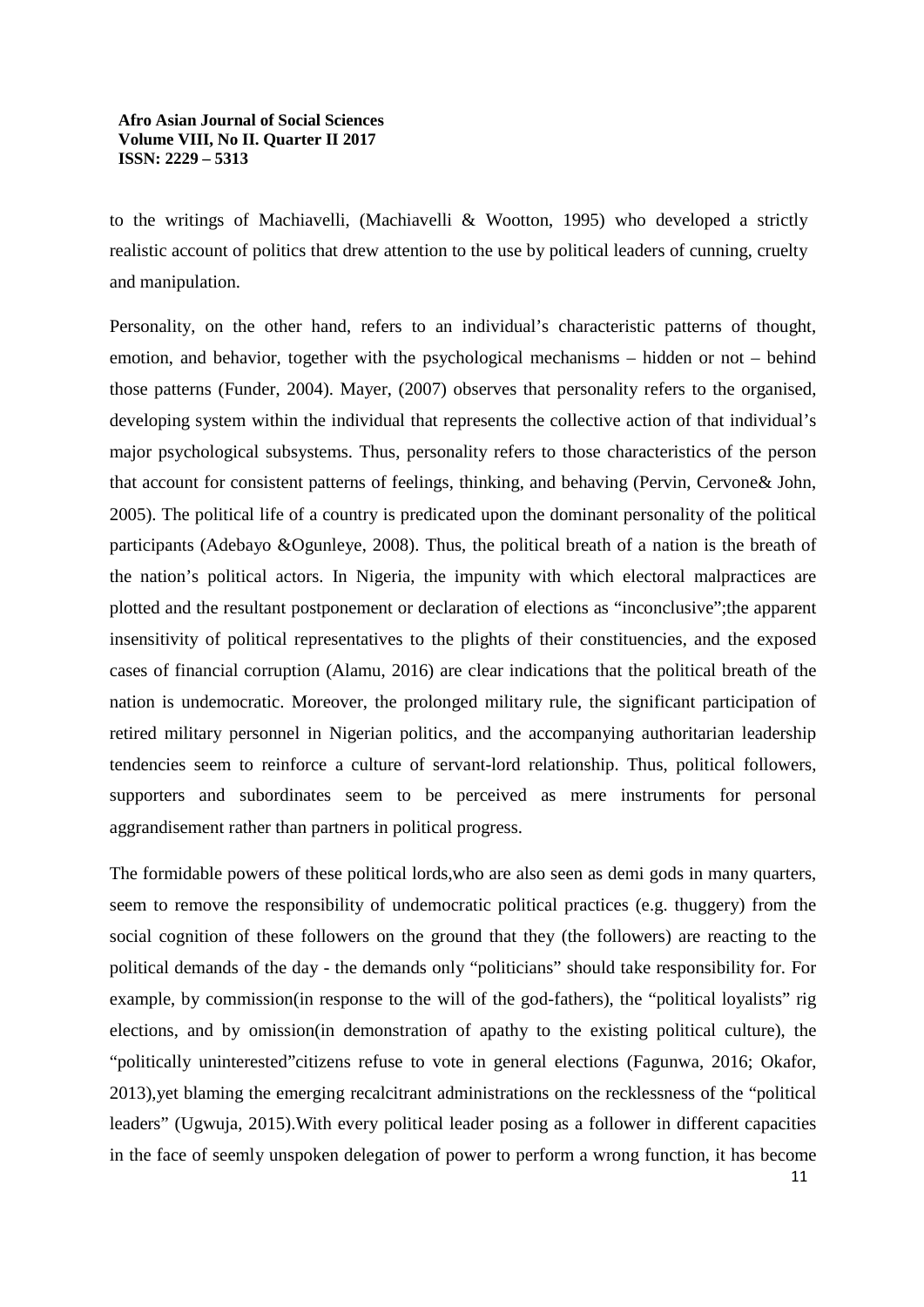impossible for anyone to accept responsibility for any political misdemeanour. Former President Ibrahim Babangida felt he owed no apologies to Nigerians over the annulment of June 12, 1993 election (Kolawole, 2016) seemly because he acted as an agent of a more powerful authority – the military junta. This is the basis on which this researcher refers to the Nigerian political personality as an agentic personality.The researcher, therefore, defines agentic political personality as a political life style characterized by a sense of self-detachment to the consequences of the undemocratic political activities perpetrated in favour of more powerful political authorities. It has a consistently conformist outlook characterised by denial of behaviour as self-determined, and projection of outcomes unto others. In other words, it depicts sociopsychological disposition where a political actor feels that the negative results of his/her actions or inactions should be recorded as part of other people's history.

## **Conclusion**

This paper contends that the obvious political impasse experienced by Nigerians is predicated upon a faulty political orientation that seem to be characterized mainly by a naïve sense of selfdetachment to the undemocratic activities performed, in favor of recalcitrant power brokers. This sense of self-detachment, to the political events of the country, is the foundation of agentic political life style. For a meaningful headway out of this political jungle, Nigerians must turn from building strong political individuals to building strong political institutions by observing the following:

- 1. **Integrity**: Those in positions of political authority must seek and observe integrity in the processes of governance. Integrity refers to the quality of being honest and having strong moral principles. It depicts truthfulness and trustworthiness. Political integrity ensures that party manifestos are executed to the letters. This breeds transparency and accountability in the political deals with the electorates.
- 2. **Value for individual differences**: Nigeria is a country with diverse culture, guaranteeing the existence of people with different political orientations and varied intellectual sophistications. However, the apparent unhealthy partisan and ethnic zealotry seem to discourage a government of national unity which has the unique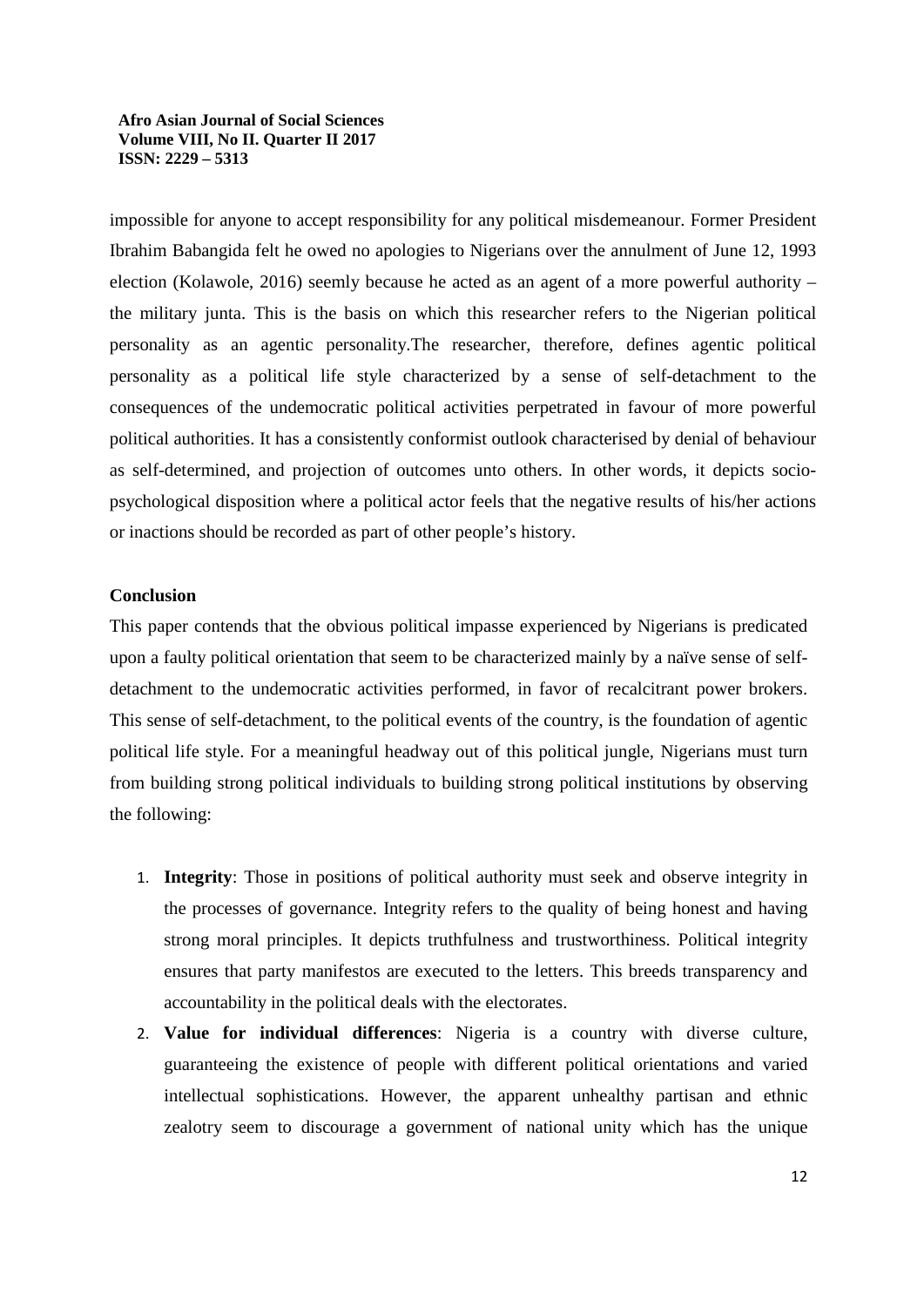advantage of harnessing sound intellectual contributions to the looming political and economic crisis.In addition, the political office holders and leading political parties must imbibe the spirit of accommodation and cooperation. Thus, running inclusive government cannot be overemphasised.

- 3. **Sincere political education for citizens**: This is a move to understand the essence of government and democratic government for that matter. The bulk of the masses must sincerely seek meaningful political education; education aimed at understanding the roles and powers of citizens in a democratic setting. Where the people understood the meaning of democracy and the power repository in the electorate at all levels, they are more likely to remain positive as interactive (or partially autonomous) agents in the wave of negative political demands. With this, it would be difficult, if not impossible, for political participants to engage in undemocratic political life style.
- 4. **Committed participation in general elections**: Participation in general elections is a wonderful opportunity to overthrow a non-performing government. However, when participants are not properly educated on election matters, they may take so many things for granted (e.g. assuming that once votes are cast, those votes must count). Committed participation ensures that votes are cast, counted and announced as reflected. It goes further to ensure the speedy processes of election tribunals and the enthronement of justice. This is what sincere political education for citizens can guarantee in democratic system of government.
- 5. **Unmasked National conversation**: This entails transparent National discussion between the government and the people; a frequent National conversation that goes beyond mere media exposure or ordinary town hall meeting. It is a system of national integration that will present the government's intentions and actions before every citizen, for input, irrespective of location, media reach, education or socio-economic status.

This study has a limitation of not being a quantitative survey, and representative in terms of sample size. However, it has laid the foundation for further inquiries into such area as the effects of religion, culture, and economy on agentic personality development. This is one of the areas future research may complement the present study.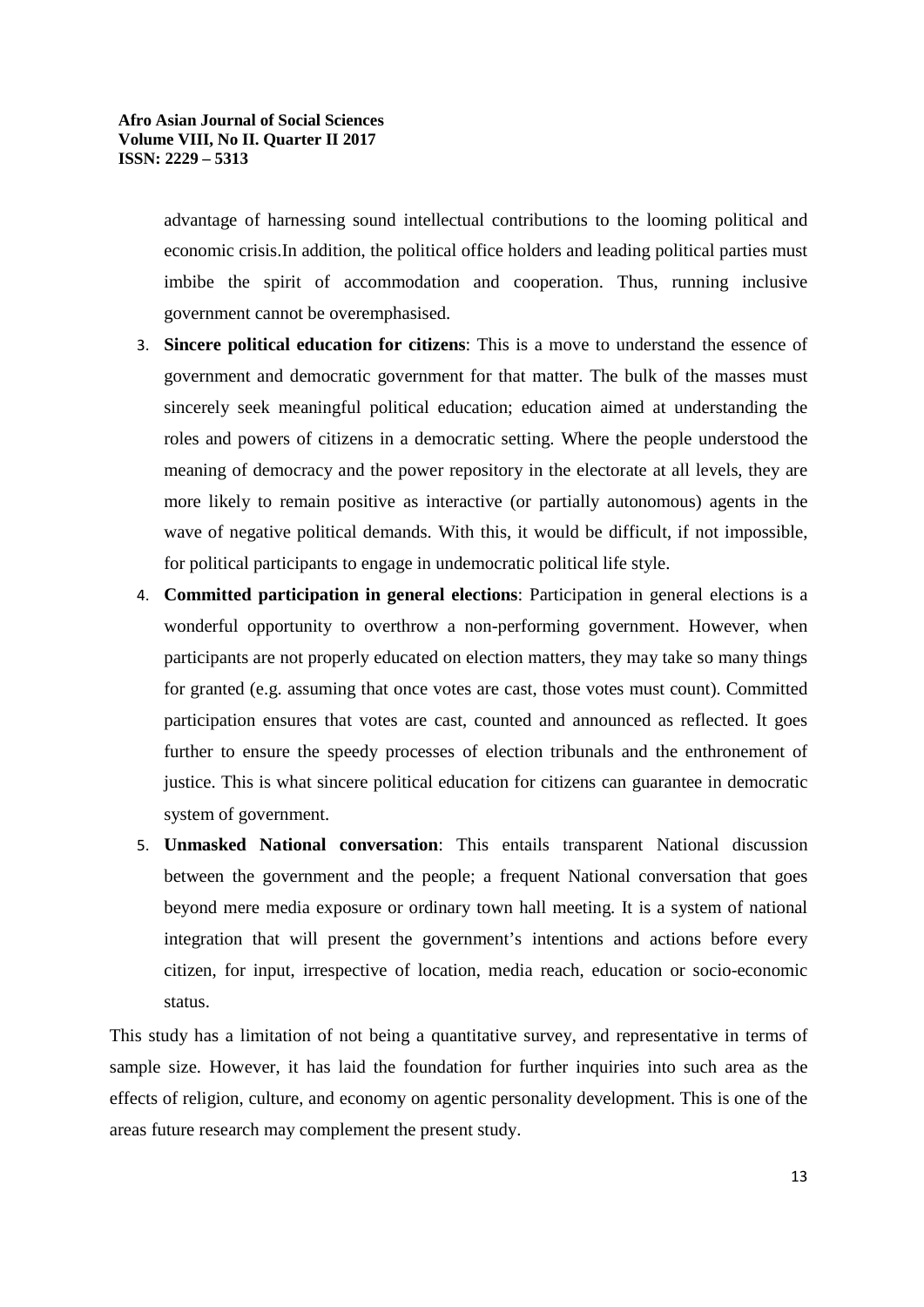### **REFERENCES**

Achebe, C. (1983). *The Trouble with Nigeria*, Oxford, Heinneman

- Adebayo, S. O. &Ogunleye, A. J. (2008). The Psychology of Participatory Democracy and the Personality Profile of the Nigerian politicians. *Bangladesh e-Journal of Sociology, 5 (1).* Retrieved on  $26<sup>th</sup>$  July, 2016 from: www.researchgate.net/publication/235903096
- Adorno, T.W., Frenkel-Brunswick, E., Levinson, D.J., & Sanford, R.N. (1950). *The Authoritarian Personality.* NY: Harper-Row.
- Alamu, O. I. (2016). Corruption, Anti-corruption Agencies and the Nigerian government.*Global Journal of Interdisciplinary Social Sciences, 5 (2)*, 1-5
- Aleyomi, M. B. (2013). Election and Politics of Party Defection in Nigeria: A Clue from Kogi State. *Covenant University Journal of Politics and International Affairs, 1 (1),* 1-9.
- Ani, K. J. (2012) Political Violence in Nigeria and Peaceful Political Communication for Sustainable National Democracy. In D. Wilson (Ed.) *The Media, Terrorism & Political Communication in Nigeria*, Uyo: BSM Resources Ltd, pp. 140-158.
- Bandura, A. (1977). Self-efficacy: Toward a Unified Theory of Behavioral Change. *Psychological Review, 84*, 191-215.
- Bandura, A. (2001). Social Cognitive Theory: An Agentic Perspective*. Annual review of psychology,* (Vol. 52, pp. 1-26). Palo Alto: Annual Reviews, Inc.
- Civil Air Patrol (2013). *Civil Air Patrol*. Retrieve from:www.capmembers.com/cap\_university
- Dalton, R. J. & Wattenberg, M. (Eds.) (2001). *Parties without Partisans*. New York: Oxford University Press.
- Deci, E. L. & Ryan, R. M. (2002). The "what" and "why" of goal pursuits: Human needs and the determination of behavior. *Psychological Inquiry, 11*, 227-268.
- Eyo, I. E. (2002). Misperception: The psychological bane of Nigerian politics. In J. O. C. Ozioko and J. I. Onuoha (Eds.). *Contemporary Issues in Social Sciences, pp.87-92.*  Nsukka: Topmost Publishers.
- Eze, N. (1983).*Work motivation, Job satisfaction and job involvement in Nigerian Industries and Organizations*. A Keynote lecture delivered at the National Conference of the Association of Nigerian Industrial and organizational Psychologists. University of Lagos.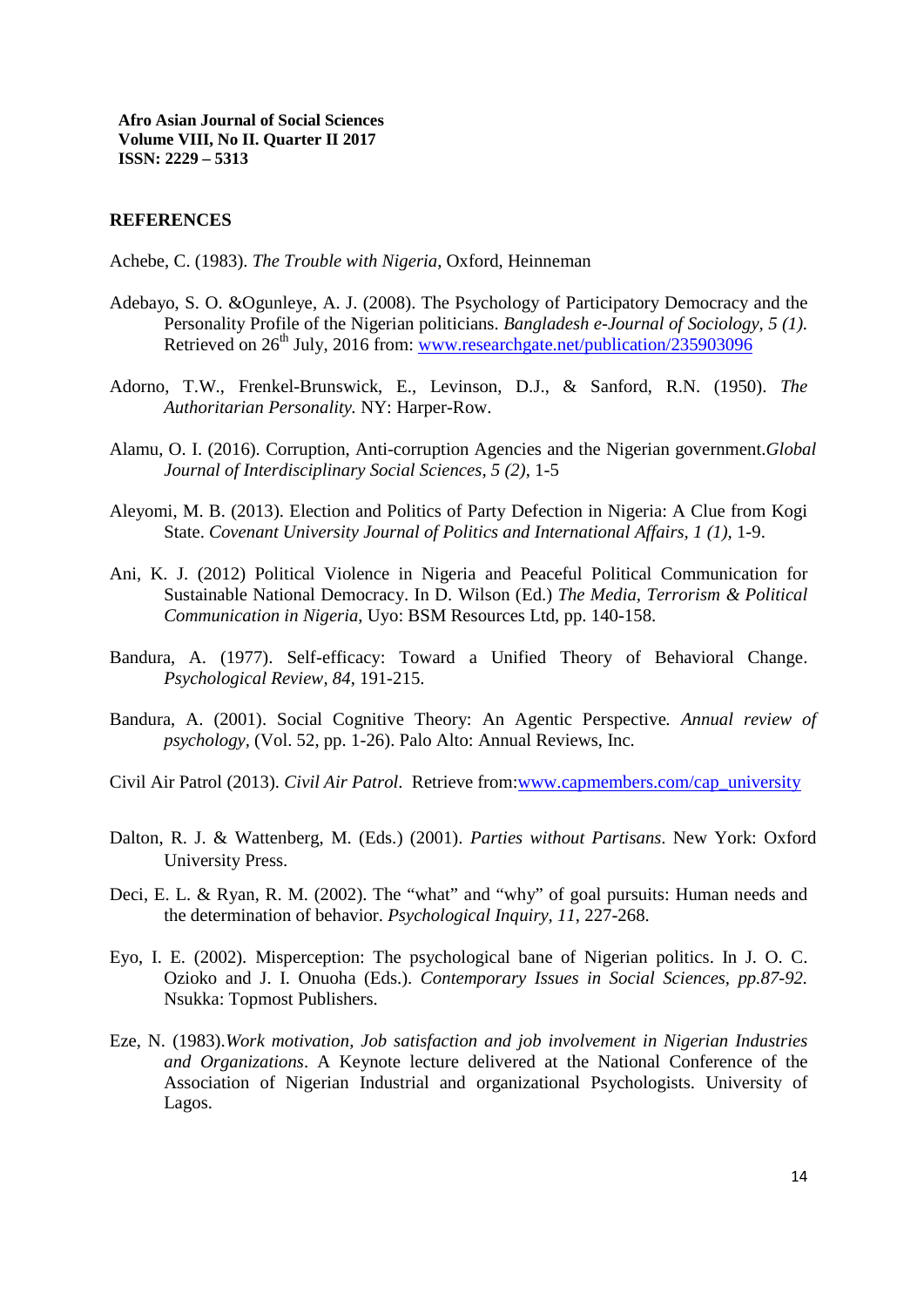- Fagunwa, T. C. (2016).*Voter apathy and Nigeria's electioneering process: a synopsis on the 2015 general elections*. Paper prepared for presentation at the Post Election Conference The Electoral Institute, Abuja retrieved on 18 July, 2016 from: www.inecnigeria.org/wpcontent/uploads/2015/07/Conference-Paper-by-Christopher-ambiko-Fagunwa.pdf
- Folarin, S. (2013). Africa's leadership challenges in the 21st century: A Nigerian perspective. *African Journal of Political Science and International Relations, 7(1),* 1-11.
- Funder, D. C. (2004).The Personality puzzle (3rd ed.). New York: W. W. Norton.
- Hawley, P. H. (1999). The ontogenesis of social dominance: A strategy-based evolutionary perspective. *Developmental Review, 19*, 91-132.
- Hawley, P. H., & Little, T. D. (2002). Evolutionary and developmental perspectives on the agentic self. In D. Cervone& W. Mischel (Eds.), *Advances in personality science*. New York, NY: Guilford press.
- Ihonvbere, J. (1991). A Critical Evaluation of the Failed 1990 Coup in Nigeria. *The Journal of Modern African Studies, 29*, 601-626.
- Jackson, R., &Rosberg, C. (1982). Why Africa's Weak States Persist. *World Politics, 35*, 1-24.
- Kamara, A.K.(2012).*Cross Carpeting or Political Defections: How big a deal is it in Sierra Leone?*Retrieved on August 13, 2016 from: www.sierraexpressmedia.com.
- Kelley, R. (1992). *The power of followership: How to create leaders people want to follow and followers who lead themselves*. New York: Doubleday Currency.
- Kolawole, O'Femi (2016, April). Babangida's illness and the apology he owes Nigerians. *The Cable*, April, 19. Retrieved on 20 July 2016 from: www.thecable.ng
- Lawal, T. &Owolabi, D. (2012). Leadership debacle: the bane of good governance in Nigeria. *Afro Asian Journal of Social Sciences, 3, (3)*3 Quarter III
- Lawson, K. &Merkl, P. H., (Eds.) (1988). *When Parties Fail: Emerging Alternative Organizations*. Princeton, NJ: Princeton University Press.
- Lawson, K. (Ed) (1980). *Political Parties and Linkage: A Comparative Perspective*. New Haven: Yale University Press;
- Little, T. D., Hawley, P. H., Henrich, C. C., &Marsland, K. (2002). Three views of the agentic self: A developmental synthesis. In E. L. Deci and R. M. Ryan (Eds.), *Handbook of Self-Determination Research* (pp. 389-404). Rochester, NY: University of Rochester press.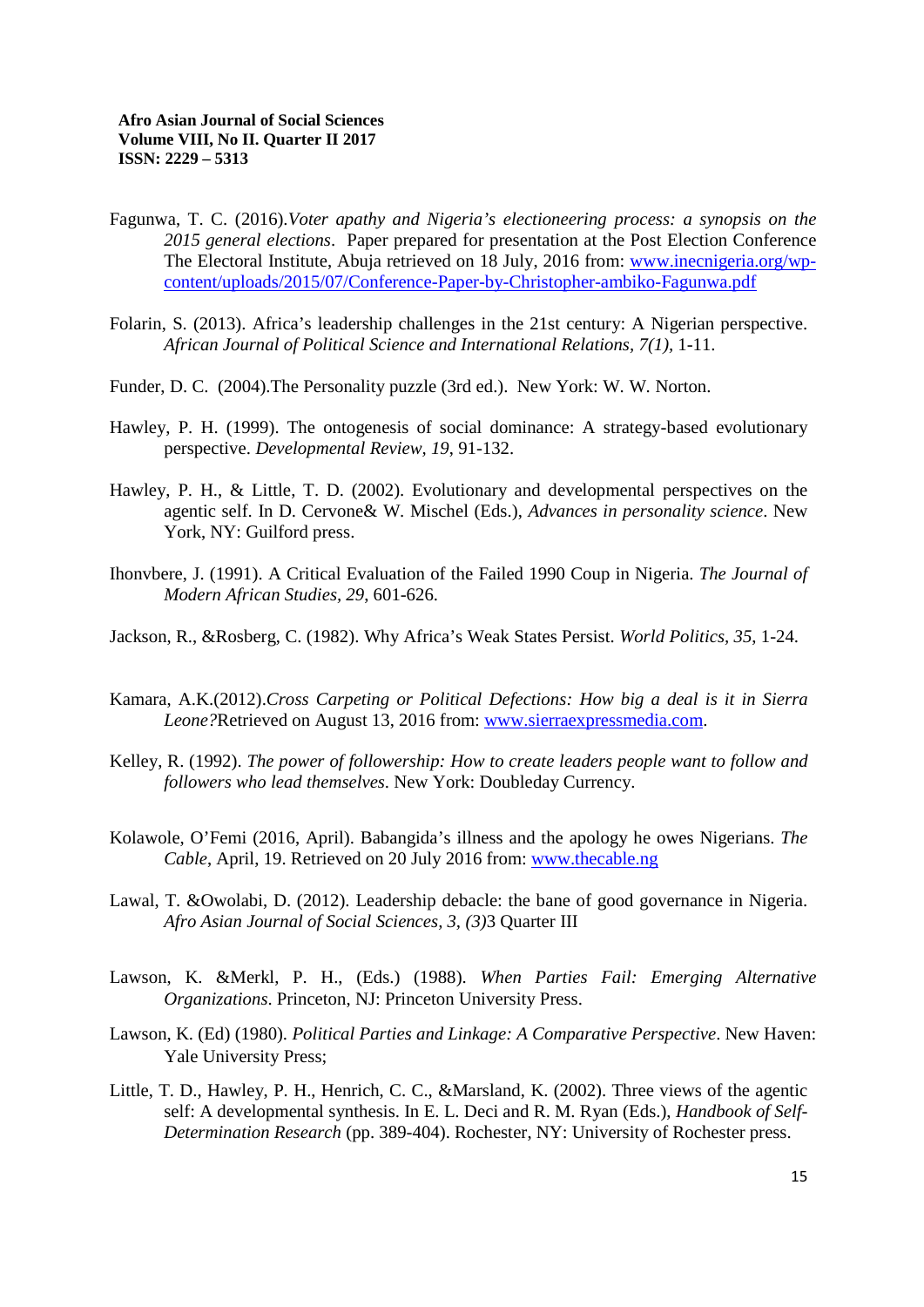Machiavelli, N., & Wootton, D. (1995). *The prince*. Indianapolis: Hackett Pub. Co.

- Mayer, J. D. (2007). *Personality: A systems approach*. Boston: Allyn & Bacon.
- Meckling, W. H. & Jensen, M. C. (2000).*A theory of the Firm: Governance, Residual Claims and Organizational Forms*. Oxford: Harvard University Press.
- Merriam-Webster Online Dictionary (2016). Retrieved on July 18, 2016 from *www.merriamwebster.com/dictionary/followership*
- Milgram, S. (1963). Behavioral Study of obedience. *The Journal of Abnormal and Social Psychology, 67(4),* 371-378.
- Milgram, S. (1974). *Obedience to Authority: An Experimental View*. New York: Harper &Row.
- Mitnick, B. M. (1973).*Fiduciary Rationality and Public Policy: The Theory of Agency and Some Consequences*. Paper delivered at the Annual meeting of the American Political Science Association, New Orleans, LA. DOI: 10.2139/ssrn.1020859.
- Norris, P. (2002).*Democratic Phoenix: Agencies, Repertoires, & Targets of Political Activism.*  Paper for presentation at Panel 14-8 Political Activism, Participation, and Identification Friday, Aug 30, 10:45 AM at the annual meeting of the American Political Science Association, Boston  $29<sup>th</sup>$  August – 1st September.
- Nwagboso, C. I. & Duke, O. (2012). Nigeria and the Challenges of Leadership in the 21st Century: A Critique. *International Journal of Humanities and Social Science,*  2 (13), 230-237.
- Ogbonna, C. E., Ogundiwin, A. O. &Uzuegbu-Wilson, e. (2012). Followership imperative of good governance: reflections on Nigeria's 'Second Chance' at Democratization. *International Affairs and Global Strategy, 4,* 65-80.
- Okafor, C. O. (2013). Political alienation as bystander effect: An analysis of voter apathy in Nigeria. *Nigerian Intellectual Property and Humanities Journal, 2 (4)*, 107-116.
- Omale, S. A. & Amana, O. D. (2014). Political leadership crisis and failed states: the function of family imagination. *Global Journal of Arts Humanities and Social Sciences, 2 (5),* 1- 12.
- Opadere, O. S.,&Agbana, J. O. (2015).Cross Carpeting in Nigerian Politics: Some Legal and Moral Issues Generated. *Frontiers of Legal Research, 3(2),* 22-39. DOI: 10.3968/7011
- Pervin, L. A., Cervone, D., & John, O. P. (2005*). Personality: Theory and Research* (9th ed.). Hoboken, NJ: John Wiley & Sons.

Ricklefs, R. E. (1979). *Ecology*. Portland, OR: Chiron Press.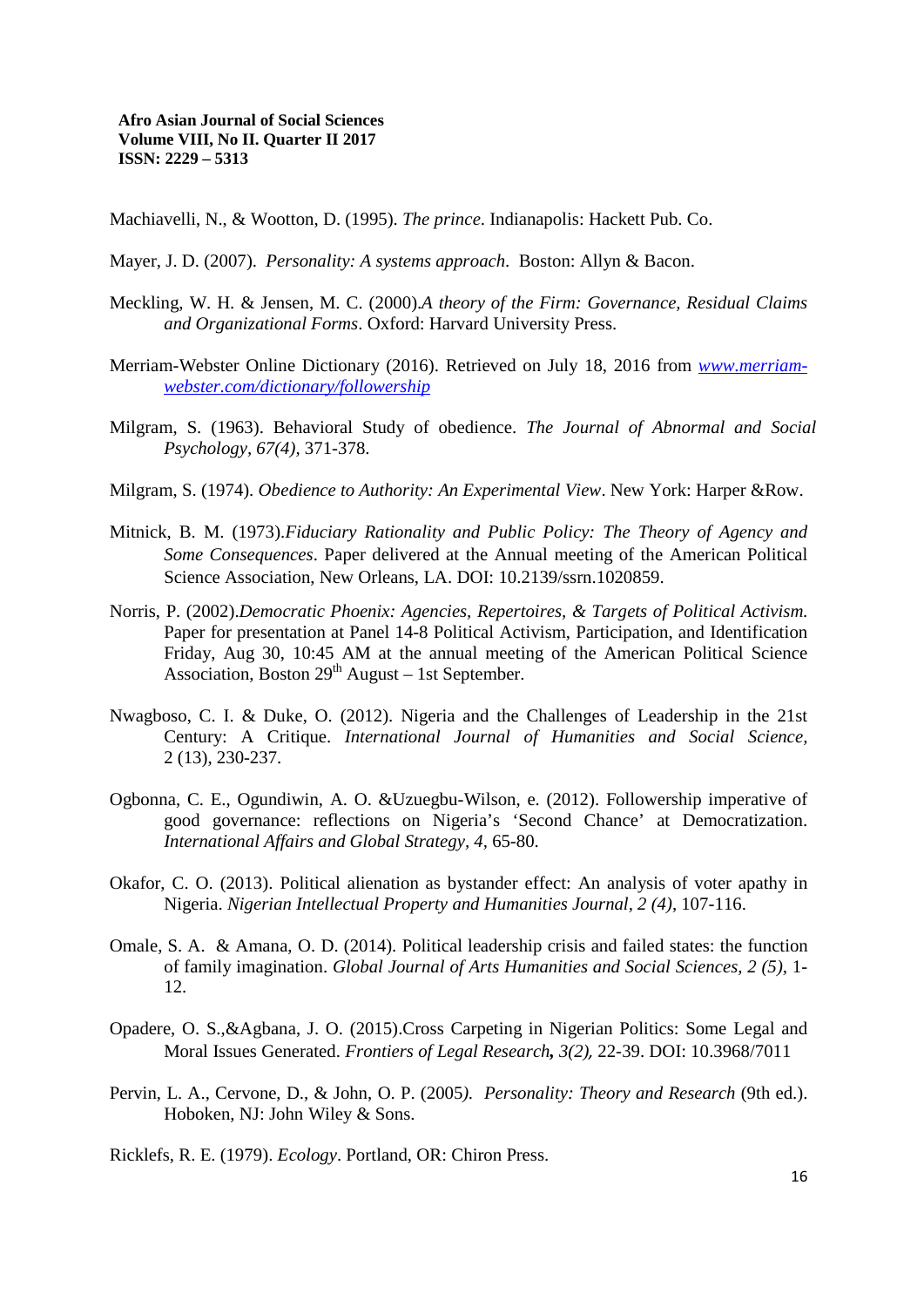- Ross, S. A. (1973). The Economic Theory of Agency: The Principal's Problem.*The American Economic Review, 63 (2), 134-139.* Retrieved on  $20<sup>th</sup>$  August, 2016 from:www.jstor.org/stable/1817064.
- Seyd, P. &Whiteley, P. (1992). *Labour's Grass Roots: The Politics of Party Membership*. Oxford: Oxford University Press.
- Skinner, B.F. (1971). *Beyond Freedom and Dignity*. New York: Knopf.
- Skinner, E. A., & Edge, K. (2002). Self-determination, coping, and development. In E. L. Deci and R. M. Ryan (Eds.), *Handbook of Self-Determination Research* (pp. 297-338). Rochester, NY: University of Rochester press.
- Sklar, R. (2006). Nigeria: Completing Obasanjo's Legacy. *Journal of Democracy,17, (3*), 100- 115.
- Sroufe, L. A. (1990). An organizational perspective on the self. In D. Cicchetti& M. Beeghly (Eds.), *The self in transition: Infancy to childhood(pp. 281-307*). Chicago: University of Chicago Press.
- Ubaku, K. C., Emeh, C. A., Anyikwa, C. N. (2014). Impact of Nationalist Movement on the actualization of Nigerian Independence, 1914-1960 .*International Journal of History and Philosophical Research, 2, (1)*54-67.
- Ugwuja D. (2015). Political Crisis and Electoral Malpractices in a Growing Nigeria Democracy. *Humanity & Social Sciences Journal, 10 (1*), 23-31.
- Ware, A. (1996). *Political Parties and Party Systems.* Oxford: Oxford University Press.
- Watson, J. B. (1913). Psychology as the behaviorist views it. *Psychological Review, 20*, 158- 277.
- Wattenberg, M. (2000). The Decline of Party Mobilization. In R. J. Dalton & M. Wattenberg (Eds.) *Parties without Partisans*. New York: Oxford University Press.
- Wehmeyer, M. L. (1996). Self-determination as an educational outcome: Why is it important to children, youth and adults with disabilities? In D. J. Sands & M. L. Wehmeyer (Eds.), *Self-determination across the life span: Independence and choice for people with disabilities* (pp. 15-34). Baltimore: Paul H. Brookes.
- Wehmeyer, M. L., &Mithaug, D. (2012). Self-determination, causal agency, and mental retardation. In H. Switzky, R. Schalock, & M. Wehmeyer (Eds.), *Current Perspectives on Individual Differences in Personality and Motivation in Persons with Mental*